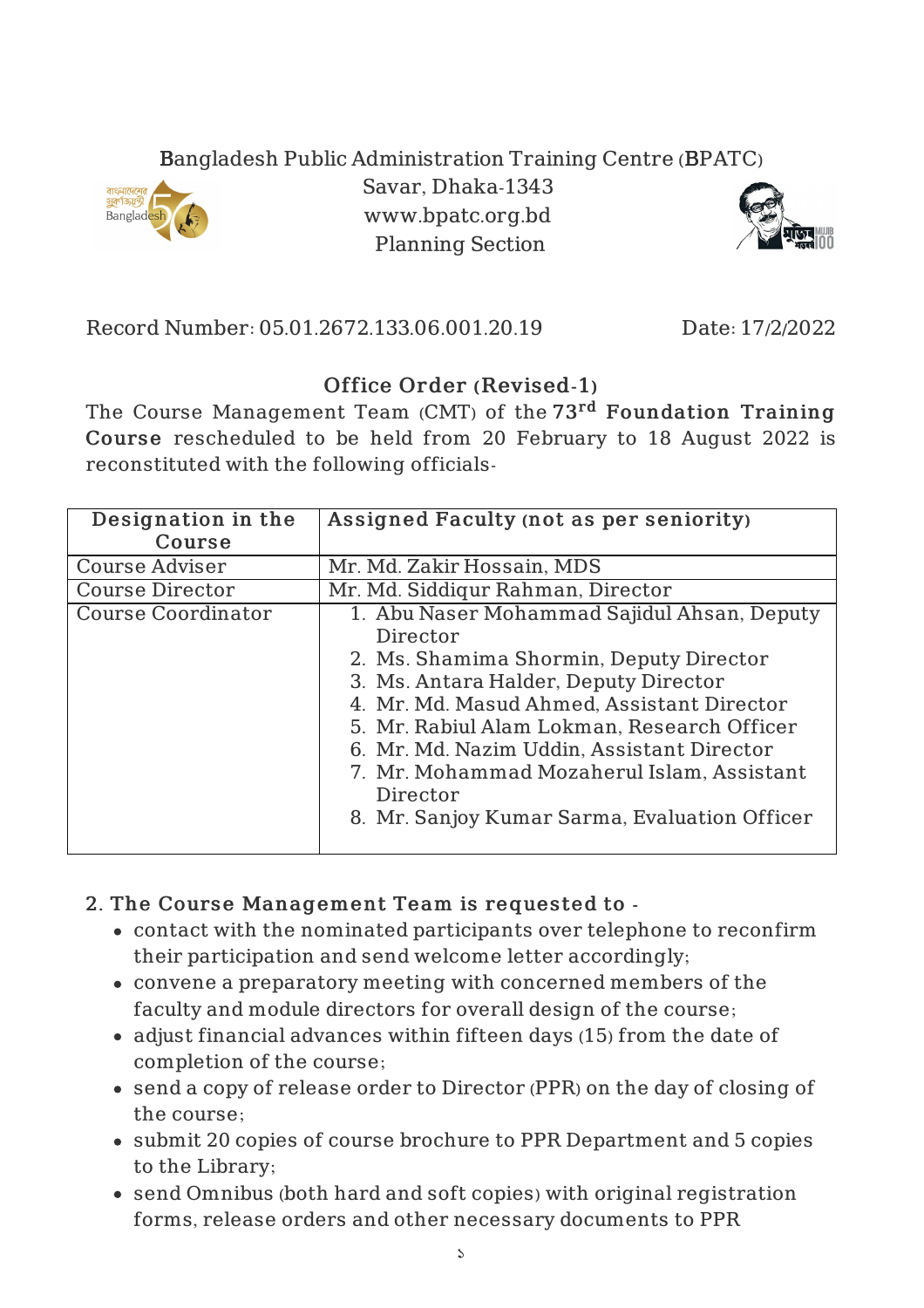Department within 15 (Fifteen) days of course completion;

- prepare two volumes of Omnibus. Two sets of each volume should be prepared; one set is to be sent to the PPR Department and the other to Library for preservation. Omnibus (three volumes) will consist of all handouts, be arranged module-wise, must bear page number and there will be an index in it. Course name, duration and course management team are to be mentioned in a separate top-page. Moreover, a profile of guest speakers is to be added in a separate page;
- send pen picture of the participants of the course to the Evaluation Department within 7 (Seven) working days after completion of the course;
- send soft copy of relevant papers to the programmer and MIS department to publish on the BPATC's website, and archive to the erepository (wherever required).
- send a list of the participants to the Ministry of Public Administration (MOPA) and PPR Department of BPATC as the first day of the course; and
- send a copy of the release order to the Ministry of Public Administration (MOPA) and PPR Department of BPATC as the closing day of the course.
- 3. The course should run as per standard norms of the Centre.
- 4. The order is issued with the prior approval of the competent authority.

17-02-2022

Alina Aktar Deputy Director (PPR) Fax: 02224445029 Email: ppr.bpatc@gmail.com

Record Number:

Date: 17/2/2022

05.01.2672.133.06.001.20.19/1(92)

Copy for kind information and necessary action (not as per seniority): 1) Faculty (All), BPATC, Savar, Dhaka.

2) All Members (CMT), 73rd Foundation Training Course, BPATC, Savar, Dhaka

3) P. S. to Rector, BPATC, Savar, Dhaka (for kind information of the Rector)

4) Assistant Programmer, BPATC, Savar, Dhaka (with the request to